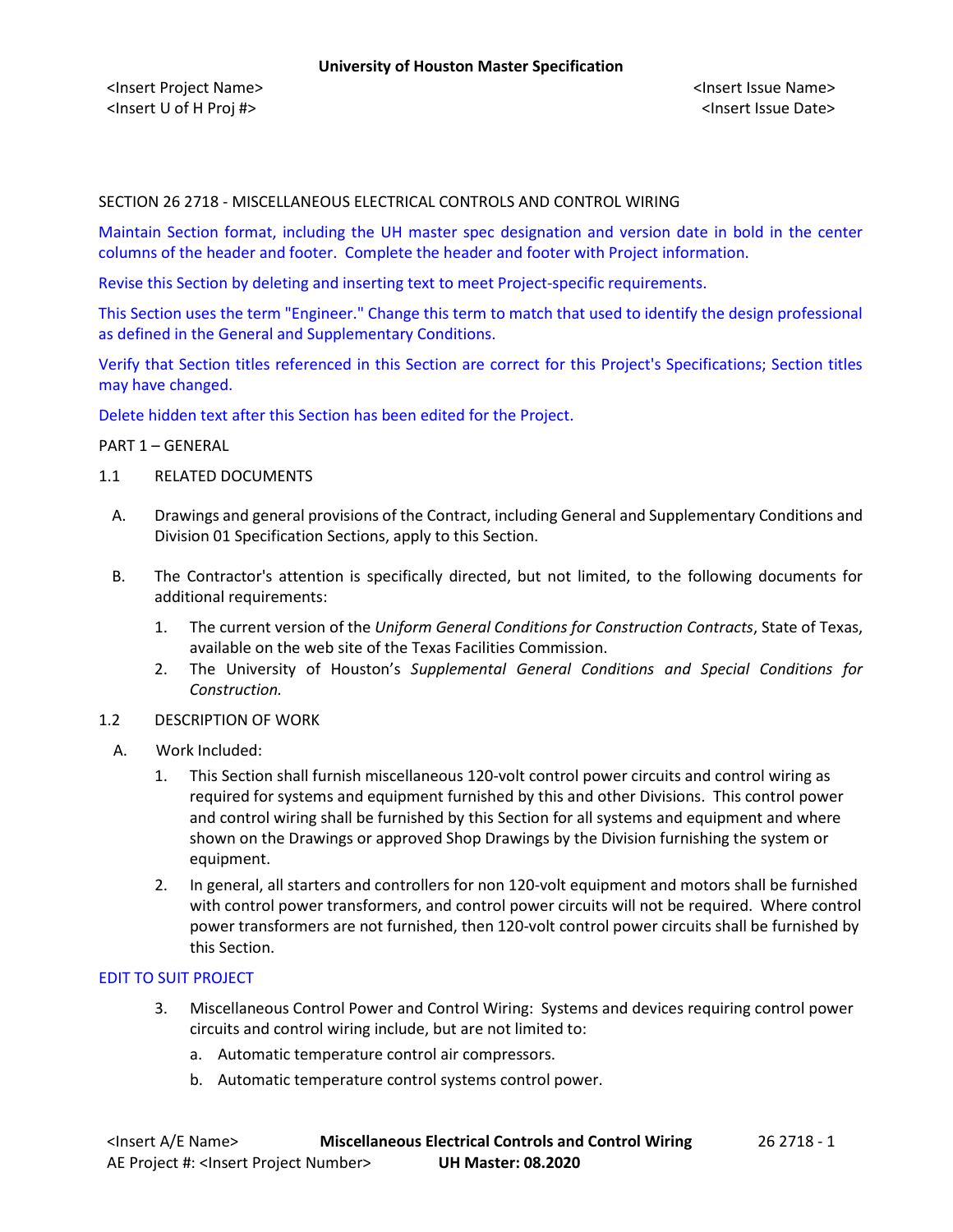### **University of Houston Master Specification**

<Insert Project Name> <Insert Issue Name> <Insert U of H Proj #> <Insert Issue Date>

- c. Fireman's HVAC override panel with interconnection wiring to the Fire Alarm Control panel and interface with HVAC controls.
- d. Chiller control wiring for units with remote starters.
- e. Cooling tower vibration switches.
- f. Water treatment systems.
- g. Domestic water pump, surge tank and domestic water system controls.
- h. Sewage ejector and sump pump controls and alarms.
- i. Fire pump controls, **[and battery chargers, jacket heaters]** and alarms.
- j. Sprinkler alarms.
- k. Elevator and escalator controls.
- l. Contractor-furnished equipment controls.
- m. Owner-furnished equipment.
- n. Landscape sprinkler systems.
- o. Lighting and power control relays.
- p. Emergency generator/automatic transfer switch controls, battery chargers and jacket water heaters.
- q. Fuel oil system controls, monitoring and alarms.
- r. Remote annunciator, alarm panels, alarms and signaling devices/systems.
- s. Start/Stop stations where required for remote motor controllers.
- t. Additional control power, control wiring and safety devices as shown, specified, or required.

# 1.3 QUALITY ASSURANCE

- A. Manufacturers: Provide products complying with these specifications and produced by one of the following:
	- 1. Relays:
		- a. Automatic Switch Company.
		- b. Russ Electric, Inc.
		- c. Square D Company.
		- d. Or equivalent with prior written approval by Engineer.

# PART 2 - PRODUCTS

- 2.1 WIRING AND RACEWAYS
	- A. Line Voltage Control Wiring: This wiring shall be as specified in Section 26 0519 "Insulated Conductors, Cables, Wires and Terminations."
	- B. Low Voltage Control Wiring: This wiring shall be as specified in Section 26 0519 "Insulated Conductors, Cables, Wires and Terminations," except that conductors shall consist of a multiconductor jacketed cable whenever possible.